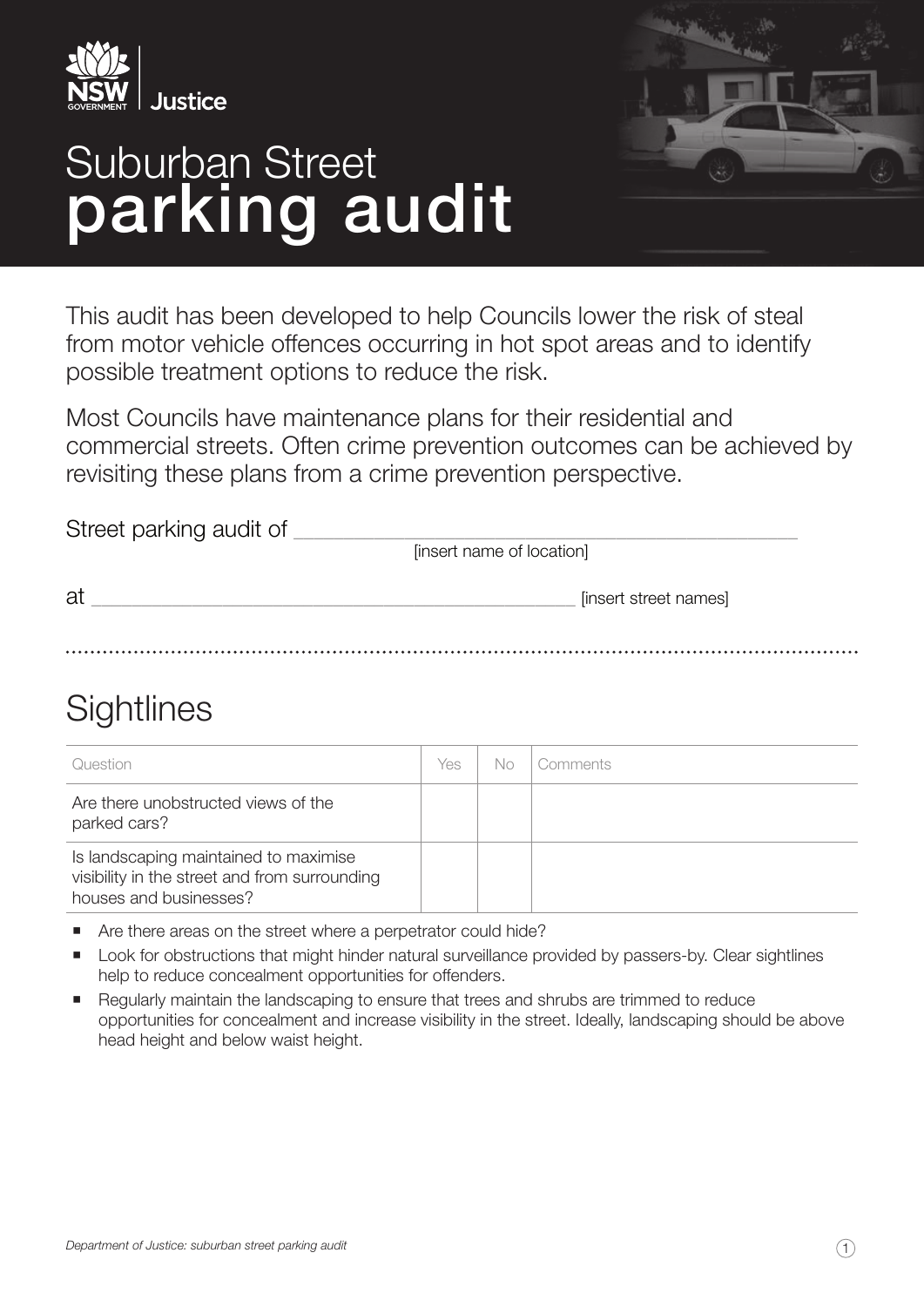### **Surveillance**

| Question                                                                           | Yes | No   Comments |
|------------------------------------------------------------------------------------|-----|---------------|
| Is there long term parking (e.g. all day) or short<br>term parking (e.g. 2 hours)? |     |               |
| .                                                                                  |     |               |

 Vehicles parked in long stay parking are more vulnerable to crime than vehicles in shorter term parking. Short term parking can assist in providing natural surveillance due to the higher turnover of vehicles. Regular patrols by rangers on limited parking areas provides semi formal surveillance. Consider providing a mixture of long term and short term parking to enhance natural surveillance.

Is the street a busy thoroughfare for pedestrian and vehicular traffic?

 Pedestrian and vehicular traffic all provide natural surveillance. Areas that are not as busy can give more time for a perpetrator to commit an offence.

Is there any regular maintenance work carried out in the area e.g. landscaping, rubbish removal?

 Regular maintenance work could include the removal of graffiti, maintaining and preparing light fixtures and removing rubbish. This can provide informal surveillance as the maintenance crew make their way through the street.

### **Lighting**

| Question                                                                                     | Yes | No | Comments |
|----------------------------------------------------------------------------------------------|-----|----|----------|
| Is there lighting in the area?                                                               |     |    |          |
| Is the lighting operational?                                                                 |     |    |          |
| Are the lights bright enough to enable you to<br>see into the rear seat of a parked vehicle? |     |    |          |
| Are there dark shadowy areas on the street?                                                  |     |    |          |

 Lighting plays an important role in preventing crime. It improves visibility and can increase the risk of offender detection.

Good levels of lighting are an important factor in reducing the fear of crime. It can change community perception of an area, which can lead to increased usage and facilitates informal surveillance.

- A lighting engineer should be consulted to obtain best results.
- Lighting should at least meet minimum requirements under Australian Standards (AS 1158 for external lighting and
	- AS 1680 for interior lighting).
- Light fixtures should be reliable, easy to maintain, able to withstand the elements and vandal resistant.
- Incorporate lighting into a regular maintenance plan so as to ensure lights are working, maintaining lux levels and are not obstructed in any way by signs, landscaping or other objects.
- When selecting and positioning light fixtures, be considerate of glare. Also consider the brightness of the light and the effect of passing from light to dark areas.
- Lights should be bright enough to enable the rear seat of a parked vehicle to be seen before entering and enable the face of a person to be seen 15 metres away.